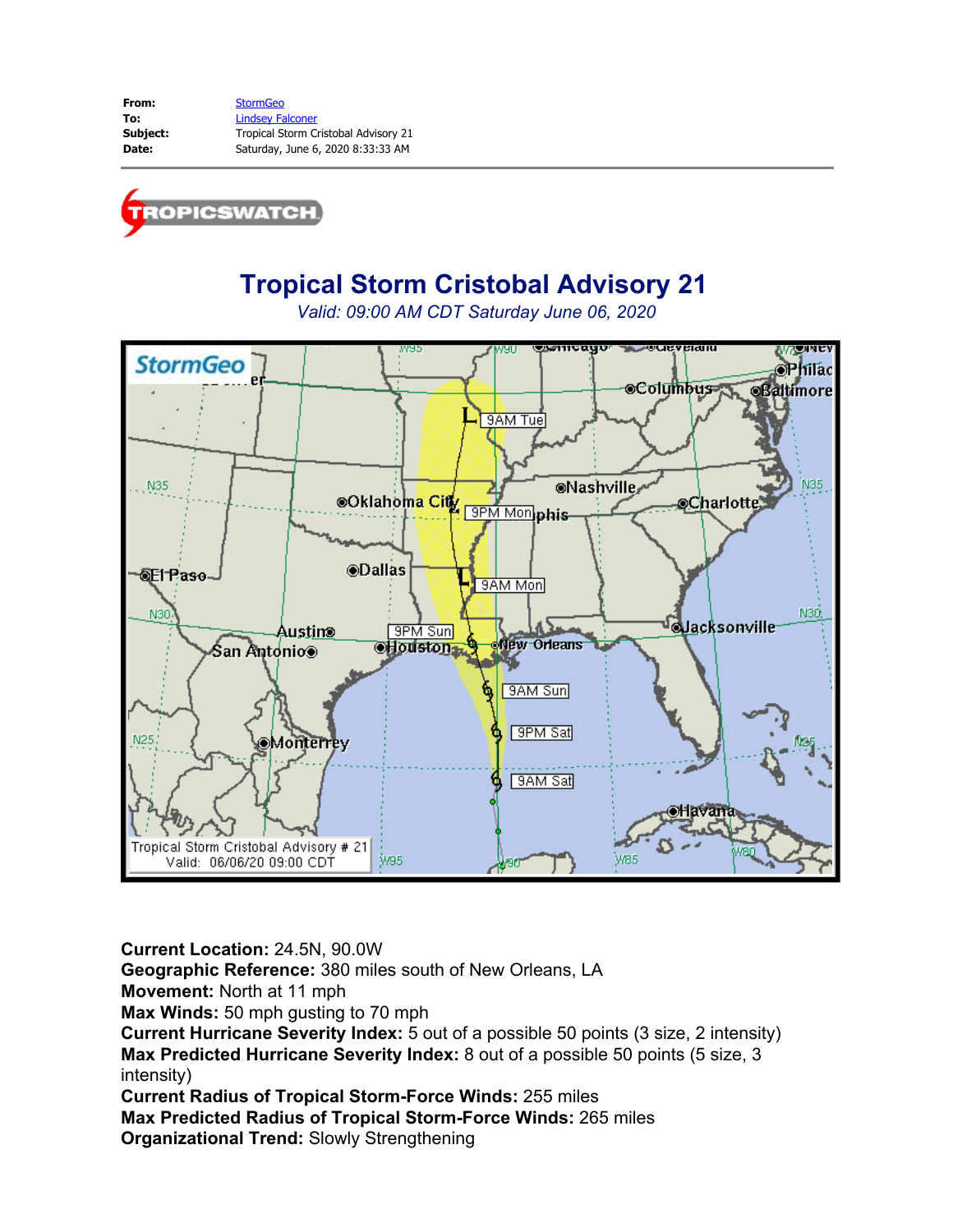#### **Forecast Confidence:** Above Average **Estimated Central Pressure:** 992 mb

#### **Key Points**

1. Weather conditions could start to deteriorate over the northern Gulf Coast as soon as tonight.

2. Impacts will extend well east of the center.

### **Our Forecast**

Cristobal remains on-track this morning with both its location and intensity. A reconnaissance plane has found max sustained winds of 50 mph in the northwest quadrant. It is possible that the winds could be a little stronger in the northeast quadrant, but the plane has yet to sample that region. The only change we have made to the forecast is to indicate that max sustained winds at landfall could reach 65 mph. Landfall is expected to be tomorrow afternoon not far from Grand Isle, Louisiana. As predicted, Cristobal's strong winds and squalls extend a long distance northeast through southeast of the center, but only a short distance west of the track.

Cristobal may maintain its intensity longer than most landfalling tropical storms. It has the potential to bring wind gusts of 40 mph to 50 mph as far inland as Arkansas and Missouri on Monday afternoon and Tuesday.

## **Expected Impacts on Land**

**Northern Gulf Coast:** Tropical storm force winds should reach southeast Louisiana before sunrise on Sunday and spread northward during the day. Power outages due to strong winds are likely. Coastal flooding is also expected. Heavy rains could cause areas of street flooding from southeast Louisiana to the western Florida Panhandle.

# **Expected Impacts Offshore**

**Northwest Gulf of Mexico** : Heavy squalls are moving into the near-shore lease areas off the Southeast Louisiana coast. Due to the large size of Cristobal, there could be a prolonged period of tropical storm conditions.



Potential Rainfall Northern Gulf Coast From Cristobal

Cristobal is expected to move over Louisiana late tomorrow. The heaviest rains are expected to occur east of where the storm makes landfall. 6 to 8 inches of rain is forecast to occur over parts of eastern Louisiana extending eastward into the Florida Panhandle. Isolated areas could receive more than 10 inches.

Meteorologist: Derek Ortt